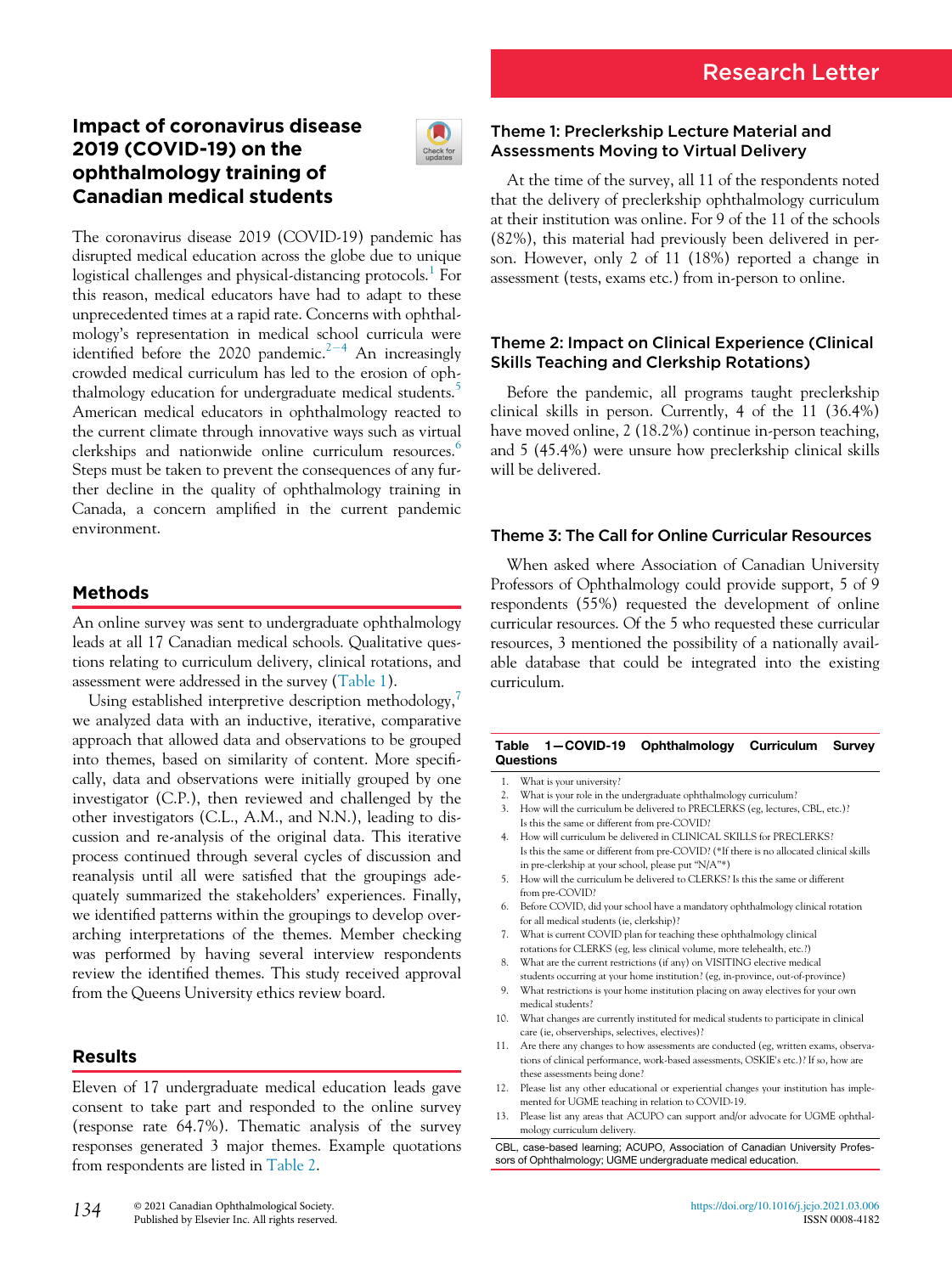| Quote 1: "We will be using remote and/or digitally based delivery at least fall 2020."<br>Quote 2: "Lectures - online: CBL - online, dissection lab and E-modules discussion - online."<br>Quote 3: "Lectures will be delivered by zoom. For many students who didn't attend lecture pre-COVID,<br>this isn't any different than what they would have received, as they watched recorded lectures online."<br>Quote 1: "We have reorganized the teaching sessions that are given on direct ophthalmoscopy on<br>models. The groups have been reduced to allow distancing."<br>Quote 2: "In-person small group clinical skills were cancelled for students in 2020 and it is not yet clear |
|-------------------------------------------------------------------------------------------------------------------------------------------------------------------------------------------------------------------------------------------------------------------------------------------------------------------------------------------------------------------------------------------------------------------------------------------------------------------------------------------------------------------------------------------------------------------------------------------------------------------------------------------------------------------------------------------|
|                                                                                                                                                                                                                                                                                                                                                                                                                                                                                                                                                                                                                                                                                           |
|                                                                                                                                                                                                                                                                                                                                                                                                                                                                                                                                                                                                                                                                                           |
| what will happen in 2021."                                                                                                                                                                                                                                                                                                                                                                                                                                                                                                                                                                                                                                                                |
| Quote 3: "Currently the second-year medical student in-person clinical skills session was postponed to<br>the fall (TBD). Videos are available created by the department for medical students to watch."                                                                                                                                                                                                                                                                                                                                                                                                                                                                                  |
| Quote 1: "National virtual curriculum with clinical videos $+$ lectures so each institution doesn't have to<br>reinvent the wheel. Nationwide virtual opportunities for ophthalmology-bound medical students to<br>learn about other schools and programs (ie, a standardized approach or timing)."                                                                                                                                                                                                                                                                                                                                                                                       |
| Quote 2: "It would be great to have a national online curriculum (ie, shared database of lectures, test<br>questions, online videos that could be integrated into existing curriculum time)."                                                                                                                                                                                                                                                                                                                                                                                                                                                                                             |
| Quote 3: "High-quality interactive sessions for clinical skills learning - right now combination of video<br>and video conferencing modality but this does not appear to be sufficient in learning slit lamp<br>examination or direct ophthalmoscopy skills."                                                                                                                                                                                                                                                                                                                                                                                                                             |
|                                                                                                                                                                                                                                                                                                                                                                                                                                                                                                                                                                                                                                                                                           |

<span id="page-1-5"></span>Table 2—COVID-19 Ophthalmology Curriculum Survey Example Responses. Quotations from ophthalmology curriculum leads in responses to survey questions representing the 3 identified themes

## Conclusion

Social distancing due to the COVID-19 pandemic has dramatically changed the landscape of undergraduate ophthalmology education across all Canadian medical schools. The most significant changes are the delivery of online lectures to preclinical students, a shift for some schools to online clinical skills delivery, and the lack of elective opportunities for students outside their home institution. There are obvious implications and many unanswered questions that these changes will bring, for example:

- Will online lectures provide new challenges and continued erosion of ophthalmology education? Or will they provide more widely accessible resources?
- <span id="page-1-1"></span><span id="page-1-0"></span> How can "virtual" clinical skills in ophthalmology be delivered to teach proper eye examination skills?
- What will be the effects of elective restrictions on students potentially interested in ophthalmology residency?

The survey results also highlight how the pandemic may create opportunity for innovation. For example, the expansion of nationally available online curricular resources such as the Canadian Ophthalmology Society's "practice resource center" is an area of ongoing desire.<sup>[8](#page-2-0)</sup> Perhaps the current disruption with its move to significant online learning is the catalyst to drive Canadian educators to move toward this goal.

### <span id="page-1-3"></span><span id="page-1-2"></span>Charles Paco, BSc,\* Christine Law, BSc. MD,\* Anuradha Mishra, MD,<sup>†</sup> Nawaaz Nathoo, MD, MBA,<sup>‡</sup> Karim F. Damji, BSc, MD§

<span id="page-1-4"></span>\*Department of Ophthalmology, School of Medicine, Queens University, Kingston, Ontario; <sup>†</sup>Department of Ophthalmology & Visual Sciences, Faculty of Medicine, Dalhousie University, Halifax, Nova Scotia; <sup>‡</sup>Department of Ophthalmology & Visual

Sciences, Faculty of Medicine, University of British Columbia, Vancouver, BC; <sup>§</sup>Department of Ophthalmology & Visual sciences, Faculty of Medicine and Dentistry, University of Alberta, Edmonton, Alberta.

Originally received Sep. 27, 2020. Final revision Jan. 27, 2021. Accepted Mar. 8, 2021.

Correspondence to Christine Law, Department of Ophthalmology, Kingston Health Sciences Centre, Kingston, ON; [christine.](mailto:christine.yy.law@gmail.com) [yy.law@gmail.com.](mailto:christine.yy.law@gmail.com)

### References

- 1. [Rose S. Medical student education in the time of COVID-19.](http://refhub.elsevier.com/S0008-4182(21)00098-3/sbref0001) [JAMA 2020;323:2131](http://refhub.elsevier.com/S0008-4182(21)00098-3/sbref0001)–213.
- 2. [Shah M, Knoch D, Waxman E. The state of ophthalmology](http://refhub.elsevier.com/S0008-4182(21)00098-3/sbref0002) [medical student education in the United States and Canada,](http://refhub.elsevier.com/S0008-4182(21)00098-3/sbref0002) [2012 through 2013. Ophthalmology 2014;121 1160e1163.](http://refhub.elsevier.com/S0008-4182(21)00098-3/sbref0002)
- 3. [Noble J, Somal K, Gill HS, Lam W. An analysis of undergrad](http://refhub.elsevier.com/S0008-4182(21)00098-3/sbref0003)[uate ophthalmology training in Canada. Can J Ophthalmol](http://refhub.elsevier.com/S0008-4182(21)00098-3/sbref0003) [2009;44:513](http://refhub.elsevier.com/S0008-4182(21)00098-3/sbref0003)–8.
- 4. [Lippa LM, Boker J, Duke A, Amin A. A novel 3-year longitu](http://refhub.elsevier.com/S0008-4182(21)00098-3/sbref0004)[dinal pilot study of medical students' acquisition and reten](http://refhub.elsevier.com/S0008-4182(21)00098-3/sbref0004)[tion of screening eye examination skills \[published correction](http://refhub.elsevier.com/S0008-4182(21)00098-3/sbref0004) [appears in Ophthalmology. 2006;113:1056\]. Ophthalmology](http://refhub.elsevier.com/S0008-4182(21)00098-3/sbref0004) [2006;113:133](http://refhub.elsevier.com/S0008-4182(21)00098-3/sbref0004)–9.
- 5. [Gostimir M, Sharma RA, Bhatti A. Status of Canadian](http://refhub.elsevier.com/S0008-4182(21)00098-3/sbref0005) [undergraduate medical education in ophthalmology. Can J](http://refhub.elsevier.com/S0008-4182(21)00098-3/sbref0005) [Ophthalmol 2018;53:474](http://refhub.elsevier.com/S0008-4182(21)00098-3/sbref0005)–9.
- 6. [Duong AT, Van Tassel SH, Alzaga Fernandez AG, et al.](http://refhub.elsevier.com/S0008-4182(21)00098-3/sbref0006) [Medical education and path to residency in ophthalmology in](http://refhub.elsevier.com/S0008-4182(21)00098-3/sbref0006) [the COVID-19 era: perspective from medical student educa](http://refhub.elsevier.com/S0008-4182(21)00098-3/sbref0006)[tors. Ophthalmology 2020;127:e95](http://refhub.elsevier.com/S0008-4182(21)00098-3/sbref0006)–8.
- 7. [Hunt MR. Strengths and challenges in the use of interpretive](http://refhub.elsevier.com/S0008-4182(21)00098-3/sbref0007) description: refl[ections arising from a study of the moral expe](http://refhub.elsevier.com/S0008-4182(21)00098-3/sbref0007)[rience of health professionals in humanitarian work. Qual](http://refhub.elsevier.com/S0008-4182(21)00098-3/sbref0007) [Health Res 2009;19:1284](http://refhub.elsevier.com/S0008-4182(21)00098-3/sbref0007)–92.